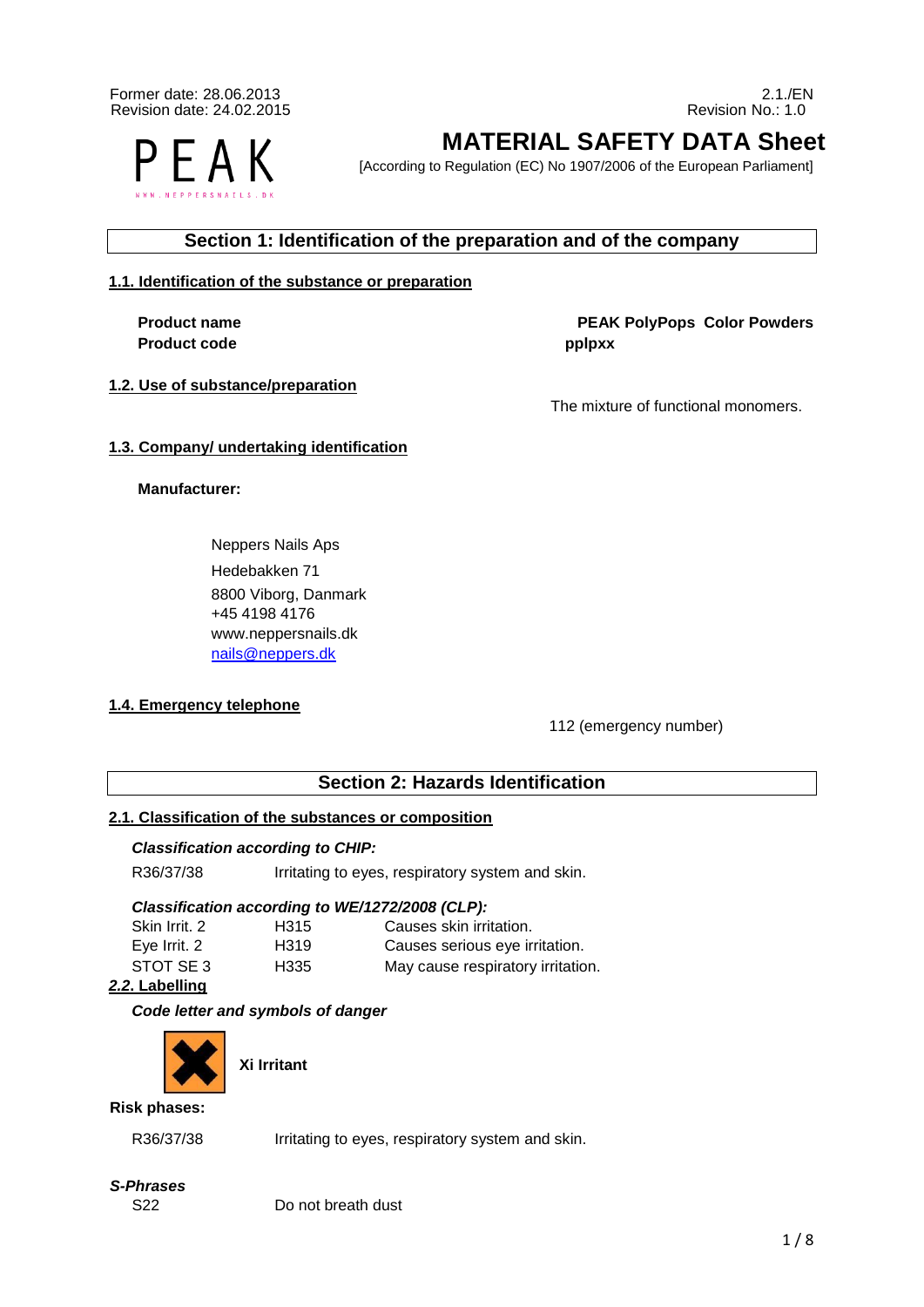S24/25 Avoid contact with skin and eyes S38 **In case of insufficient ventilation, wear suitable respiratory equipment** 

# *GHS/CLP Classification*



#### **Hazard statements:**

| Skin Irrit, 2 | H315 | Causes skin irritation.           |
|---------------|------|-----------------------------------|
| Eye Irrit. 2  | H319 | Causes serious eye irritation.    |
| STOT SE3      | H335 | May cause respiratory irritation. |
|               |      |                                   |

# **Precautionary statements:**

| P <sub>260</sub> | Do not breathe dust.                                           |
|------------------|----------------------------------------------------------------|
| P <sub>262</sub> | Do not get in eyes, on skin, or on clothing.                   |
| P <sub>285</sub> | In case of inadequate ventilation wear respiratory protection. |

# **2.3. Other hazardous**

Not determined

# **Section 3: Composition/ Information of ingredients**

# **3.2. Composition**

| <b>Chemical Identity and</b><br>concentration range |               | <b>CAS No</b> | <b>WE No</b> | <b>Hazard symbols</b>                | <b>GHS/CLP</b><br><b>Classification</b>                                                                            |
|-----------------------------------------------------|---------------|---------------|--------------|--------------------------------------|--------------------------------------------------------------------------------------------------------------------|
| Polyethylmethacrylate                               | 95.0-99.0%    | 9003-42-3     | N/E          | N/E                                  | N/E                                                                                                                |
| <b>Benzoyl Peroxide</b>                             | $0.0 - 1.0\%$ | $94-36-0$     | 202-327-6    | E, Xi, N, R1, R7,<br>R36, R43 R50/53 | Org. Perox. C H242;<br>Skin Sens. 1 H317;<br>Eye Irrit. 2 H319;<br>Aquatic Acute 1 H400;<br>Aquatic Chronic 1 H410 |
| CI77891                                             | $0.1 - 1.0\%$ | 13463-67-7    | 236-675-5    | N/E                                  | N/E                                                                                                                |

Full text of R-phrases is provided in section 16

# **Section 4: First aid measures**

# **4.1. Description of first aid measures**

# *First aid for skin:*

Wash with soap and water. Get medical help if discomfort persists.

#### *First aid for eye:*

Flush with plenty of water for 15 minutes, including under eyelids. Get medical help if discomfort persist.

# *First aid for inhalation:*

Remove to fresh air. Get medical help if discomfort persists.

# **4.2. Most important symptoms and effects, both acute and delayed**

# *Skin contact*:

Repeated or prolonged exposure may cause allergic skin rashes.

# *Eye contact:*

Higher concentration can irritate eyes. May cause eye irritation or damage.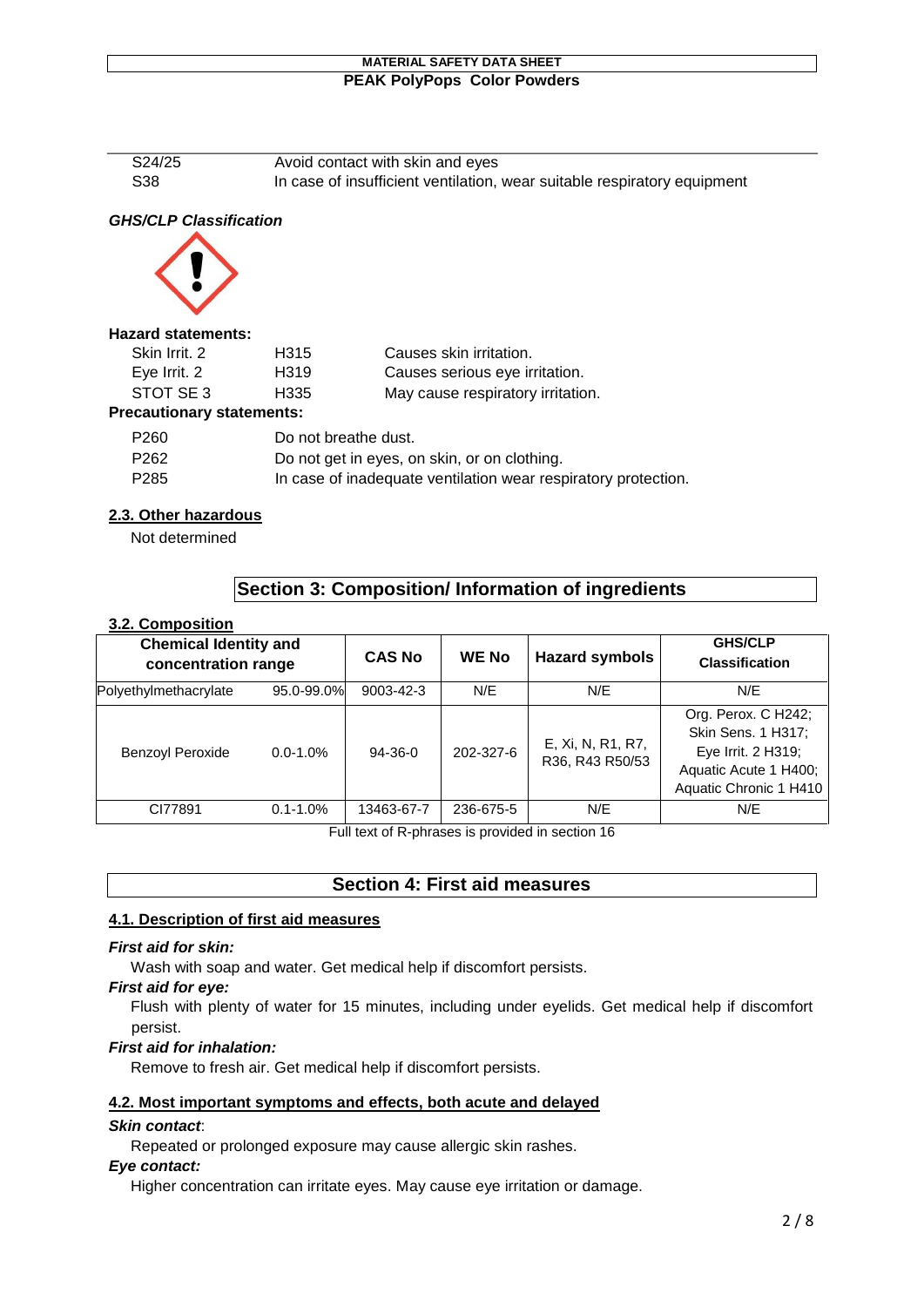## *Ingestion:*

Higher concentration can irritate respiratory system.

## *Inhalation:*

Possible temporary discomfort due to inhalation of dust concentration above the permissible exposure limit. Dust may cause irritation of the nose, throat and lungs.

# **4.3. Indication of any immediate medical attention and special treatment needed**

After thorough examination of the injured the doctor decides how rescue proceedings should be.

# **Section 5: Fire-fighting Measures**

# **5.1. Extinguishing media:**

Water, carbon dioxide, dry chemical.

## **5.2. Special hazards arising from the substance or mixture:**

Polymer dust is combustible, explosive limits of the polymer particles suspended in air are approximately those of coal dust.

# **5.3. Advice for fire-fighters:**

Avoid extinguishing methods that generate dust clouds. Water streams can disperse dust into air, producing a fire hazard and possible explosion hazard. Fire-fighters should wear self-contained breathing apparatus.

# **Section 6: Accidental release measures**

# **6.1. Personal precautions, protective equipment and emergency procedures**

US Regulations (CERCLA) require reporting spills and releases to soil, water and air in excess of reportable quantities. The toll free number for the US Coast Guard National Response Center is (800) 424-8802. EU Regulations require the consultation of Directive 98/24/

# **6.2. Environmental precautions**

Do not allow to enter drinking water supplies, wastewater, or soil.

# **6.3. Methods and material for containment and cleaning up**

Sweep up to avoid slipping hazard. Keep airborne particulates at a minimum when cleaning up spills.

# **6.4. Reference to other sections** Disposal

of the product - Section 13 Personal protection – Section 8

# **Section 7: Handling and storage**

# **7.1. Precautions for safe handling**

Observe precautions found on the label. Wash face and hands thoroughly with soap and water after handling and before eating, drinking or smoking. Avoid prolonged or repeated contact with skin. Avoid contamination. Use only with adequate ventilation.

# **7.2. Conditions for safe storage, including any incompatibilities**

Polymer dust is combustible, explosive limits of the polymer particles suspended in air are approximately those of coal dust. Store in cool, dry place away from heat, sparks, flame and direct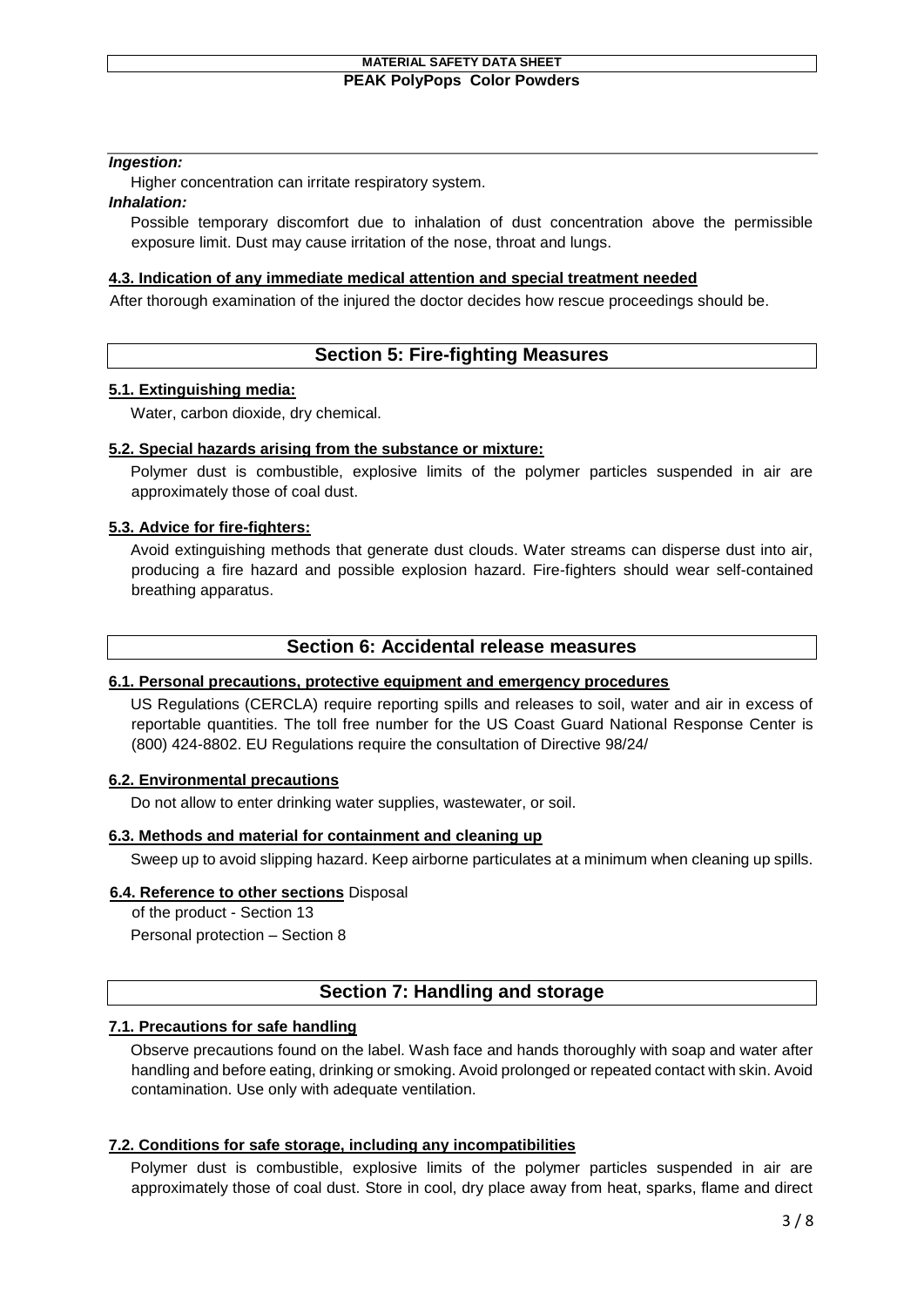sunlight. Close container after each use. Ground all metal containers when transferring. Use explosion-proof equipment. Store away from combustibles and incompatible materials.

## **7.3. Specific end use(s)** No

data.

# **Section 8: Exposure controls/ personal protection**

#### **8.1. Control parameters**

| <b>Chemical Identity</b> | <b>CAS No</b> | <b>Exposure OSHA TWA/STEL</b> | <b>Limits ACGIH TWA/STEL</b> |
|--------------------------|---------------|-------------------------------|------------------------------|
| Benzoyl peroxide         | 94-36-0       | 5 mg/m $3$                    | 5 mg/m $3$                   |
| CI77891                  | 13463-67-7    | 15 mg/m $3$                   | 10 mg/m $3$                  |

#### **8.2. Exposure controls**

Use good local exhaust at processing equipment, including buffers, sanders, grinders, polishers. High temperature processing equipment should be well ventilated. Use explosion–proof equipment. Provide ventilation if necessary to control exposure levels below airborne exposure limits.

#### **Personal Protective Equipment**

#### *General*

Dust collectors are recommended for handling powder in bulk.

#### *Respiratory protection*

Avoid breathing dust and mist. Use dust mask.

# *Eye / face protection*

Use safety glasses and have eye flushing equipment immediately available.

#### *Skin protection*

Minimize contamination by following good industrial practice. Wearing nitrile, neoprene, PVC, latex or other impermeable gloves is recommended.

# **Section 9: Physical and chemical properties**

#### **9.1. Information on basic physical and chemical properties**

| <b>Appearance</b>                              | fine, white powder     |
|------------------------------------------------|------------------------|
| <b>Odor &amp; Odor Threshold</b>               | faint odor in bulk     |
| PН                                             | no data                |
| <b>Viscosity %</b>                             | no data                |
| <b>Decomposition/Temperature</b>               | no data                |
| Octanol/WaterPartitioning Coefficient Log Po/w | no data                |
| <b>Vapor Pressure:</b>                         | no data                |
| <b>Vapor Density</b>                           | no data                |
| <b>Evaporation Rate</b>                        | no data                |
| <b>Ignition</b>                                | no data                |
| <b>Solubility In Water (20°C)</b>              | insoluble              |
| Flash Point(°F/°C)                             | 580°F/304°C TAG Closed |
| <b>Flammable Limit(vol%)</b>                   | no data                |
| <b>Auto-ignition Temperature</b>               | no data                |

# **9.2. Other information** No

data.

# **Section 10: Stability and reactivity**

# **10.1. Reactivity:**

The product reacts with strong oxidizing agents.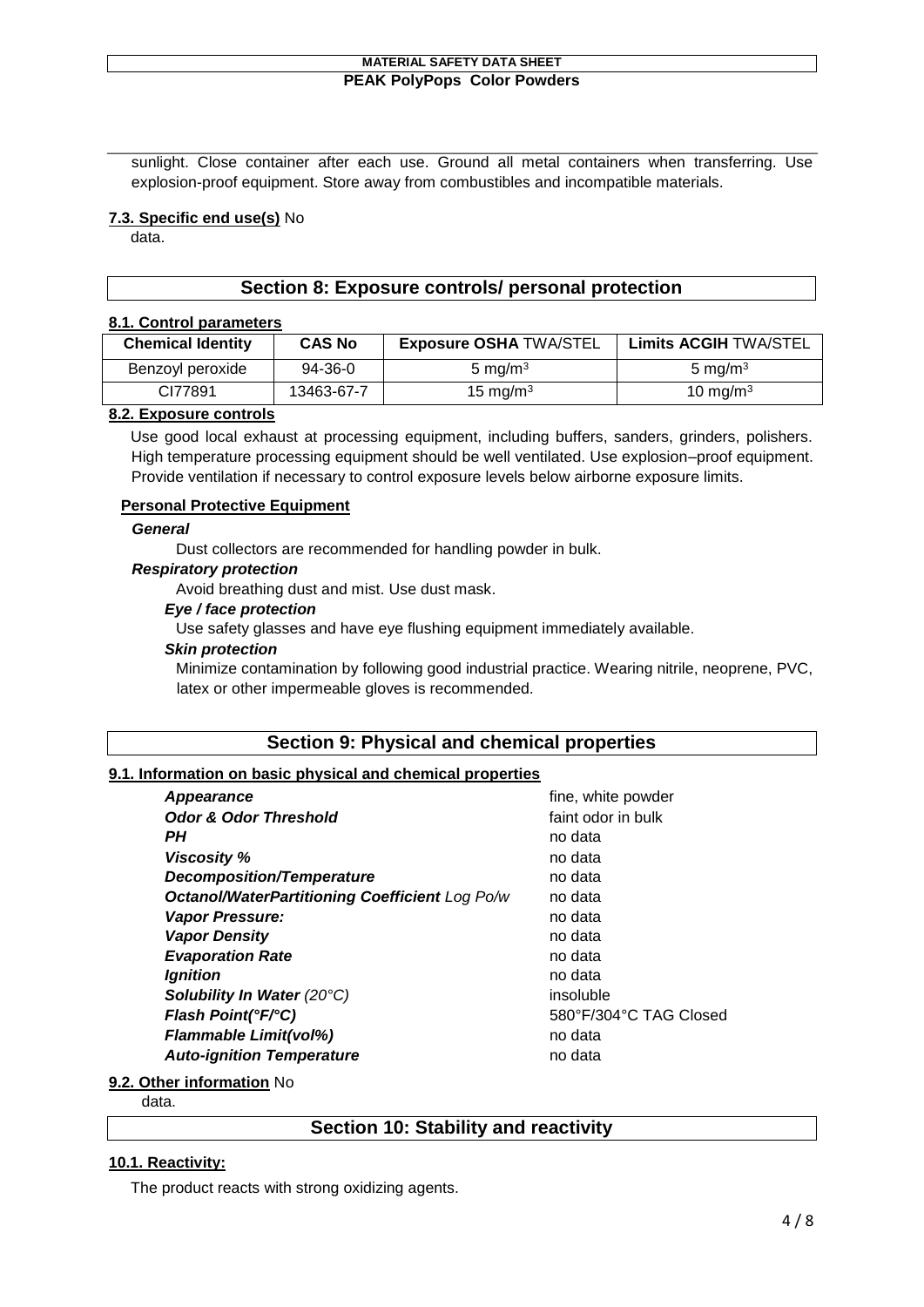# **10.2. Chemical stability:**

The product is stable under recommended transport or storage conditions.

## **10.3. Possibility of hazardous reactions:**

Will not occur.

#### **10.4. Conditions to avoid:**

Heating above 240°C, 464°F

#### **10.5. Incompatible materials:** Strong

oxidizing agents.

#### **10.6. Hazardous decomposition products:**

Methacrylate monomers.

# **Section 11: Toxicological information**

#### **11.1. Information on toxicological effects:**

| <b>Acute Oral Toxicity</b>       | $DL_{50}$ (oral, rat)              | 7990 mg/kg                          |
|----------------------------------|------------------------------------|-------------------------------------|
| <b>Acute Dermal Toxicity</b>     | DL <sub>50</sub> (dermal, rabbit)  | 35,500 mg/kg                        |
| <b>Acute Inhalation Toxicity</b> | DL <sub>50</sub> (inhalation, rat) | >12,500 to 16,500 ppm for 0.5 hours |
| <b>Skin contact.</b>             | Mild                               |                                     |
| Eye contact:                     | Mild                               |                                     |
| <b>Sensitization</b>             | No information available.          |                                     |
| <b>Mutagenicity</b>              | No information available.          |                                     |
| <b>Sub-chronic Toxicity</b>      | No information available.          |                                     |
|                                  |                                    |                                     |

Since this product contains a very low concentration of active components, the primary toxicological information is derived from the copolymers. Further hazardous properties cannot be excluded. The product should be handled with care when dealing with chemicals.

# **Section 12: Ecological Information**

# **12.1. Toxicity**

Acute Toxicity to Fish: Flathead minnows and goldfish TLm24: 420ppm Bluegills

TLm24: 368 ppm Acute Toxicity to Invertebrates: N/DA Acute Toxicity to Algae: N/DA

# **12.2. Persistence and degradability** No

data.

# **12.3. Bioaccumulative potential** No

data.

# **12.4. Mobility in soil** No

data.

# **12.5**. **Results of PBT assessment** Not

include.

# **12.6. Other adverse effects** Not

tested.

To the best of our knowledge, the ecotoxocological and chemical fate properties have not been thoroughly investigated. Do not allow to enter drinking water supplies, wastewater, or soil.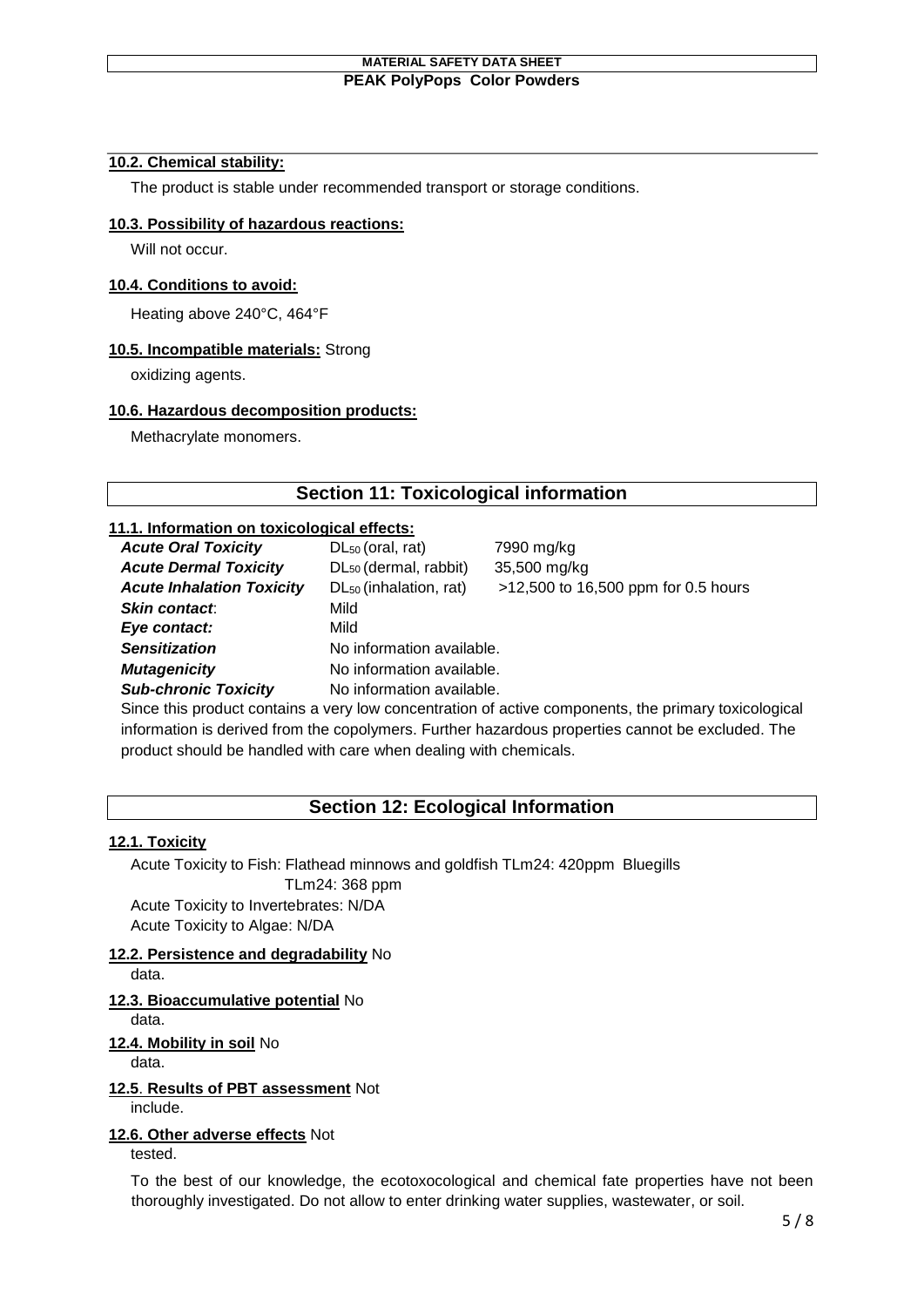# **Section 13: Disposal considerations**

## **13.1. Waste treatment methods**

May be disposed of in a landfill or incinerated. Follow Federal, State and Local regulations for disposal. For EU Members States, please refer to any relevant Community provisions relating to waste. In their absence, it is useful to remind the user that national or regional provisions may be in force.

# **Section 14: Transport information**

#### **14.1. UN number**

The product is not classified as dangerous during transport.

#### **14.2. UN proper shipping name**

The product is not classified as dangerous during transport.

#### **14.3. Transport hazard class(es)**

The product is not classified as dangerous during transport.

#### **14.4. Packing group**

The product is not classified as dangerous during transport.

#### **14.5. Environmental hazards**

The product is not classified as dangerous during transport.

# **14.6. Special precautions for user** No

data available.

# **Section 15: Regulatory information**

| Clean Air Act: HAP/ODS                                                 | This product contains no hazardous air pollutants (HAP and ODS's), as<br>defined by the U.S. Clean Air Act:                                                                                         |
|------------------------------------------------------------------------|-----------------------------------------------------------------------------------------------------------------------------------------------------------------------------------------------------|
| Clean Water Act: Priority<br>Pollutant                                 | This product contains no chemicals listed under the U.S. Clean Water Act<br>Priority Pollutant List.                                                                                                |
| FDA: Food Packaging Status                                             | This product has not been cleared by the FDA for use in food packaging and /<br>or other applications as an indirect food additive.                                                                 |
| Occupational Safety and Health<br>Act                                  | This product is not considered to be a hazardous chemical under the OSHA<br>Hazard Communication Standard.                                                                                          |
| <b>RCRA</b>                                                            | This product is not considered to be a hazardous waste under RCRA (40 CFR)<br>261).                                                                                                                 |
| SARA Title III: Section 302<br>(TPQ)                                   | This product contains no chemicals regulated under Sec. 302 as extremely<br>hazardous substances.                                                                                                   |
| SARA Title III: Section 302 (RQ)                                       | This product contains no chemicals regulated under Section 304 as extremely<br>hazardous chemical for emergency release notification (" CERCLA" List)                                               |
| SARA Title III: Section 311-312:                                       | This product does not contain hazardous substances under the OSHA Hazard<br>Communication Standard, and is not regulated under Section 311312 (40<br>CFR 370).                                      |
| SARA Title III: Section 313:                                           | This product contains the following chemicals outlined in SARA Title III:<br>Section 313:<br>Benzoyl Peroxide CAS# 94-36-0                                                                          |
| TSCA Section 8(b): Inventory:<br><b>TSCA Significant New Use Rule:</b> | This product contains chemicals listed on the TSCA inventory or otherwise<br>complies with<br>TSCA premanufacture notification requirements.<br>None of the chemicals listed have a SNUR under TSCA |

**International Regulations:**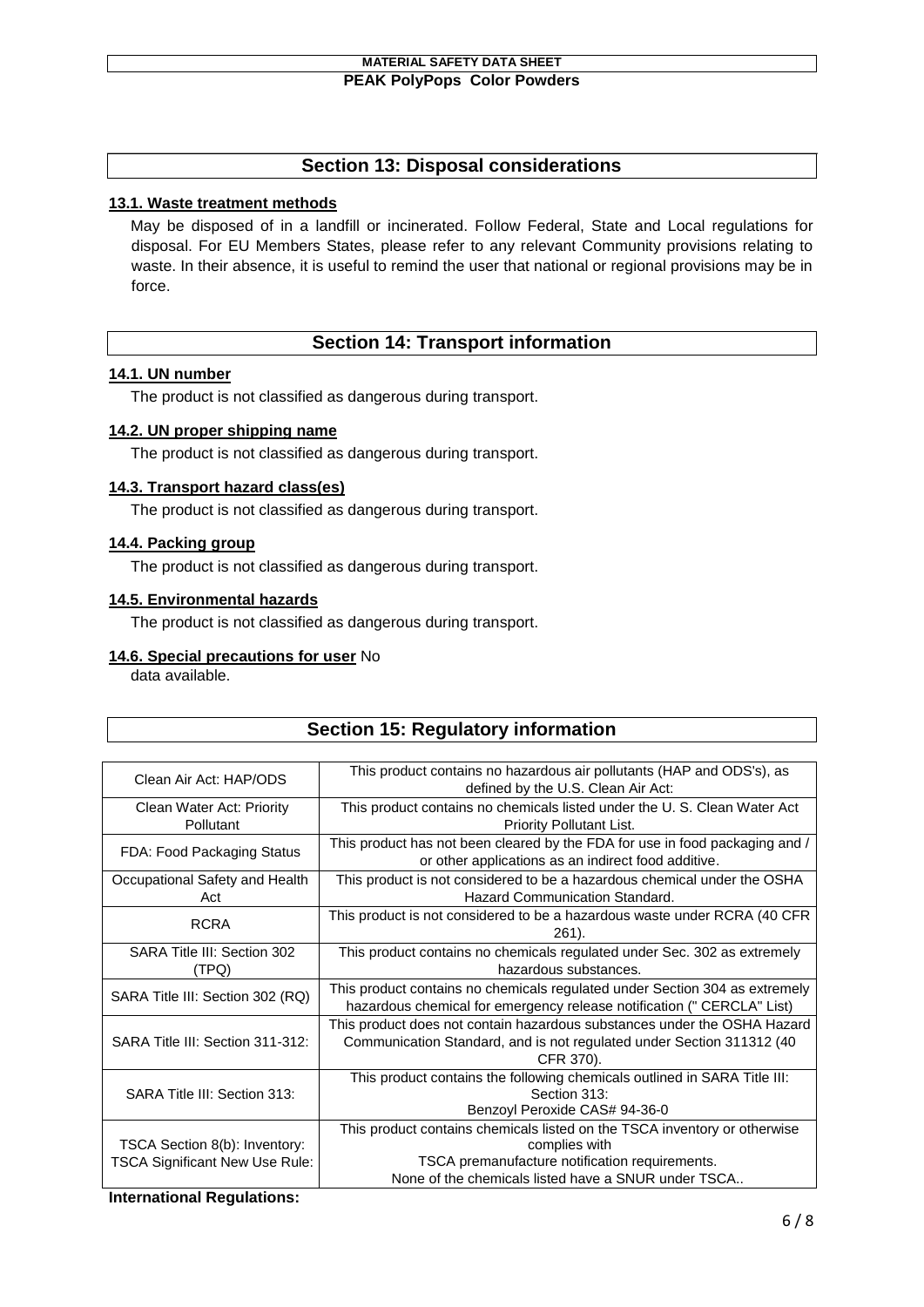| CDSL: Canadian Inventory (on<br>Canadian Transitional List) | Polymethyl methacrylate CAS# 9011-14-7 is on the DSL List. WHMIS = $n$ /da<br>Titanium dioxide CAS # 13463-67-7 is on the DSL list. WHMIS $= \frac{n}{da}$<br>Benzoyl Peroxide CAS# 94-36-0 is on the DSL List. WHIMS = C, D2B, B4                                                                              |  |
|-------------------------------------------------------------|-----------------------------------------------------------------------------------------------------------------------------------------------------------------------------------------------------------------------------------------------------------------------------------------------------------------|--|
| EINECS: European Inventory:                                 | <b>Colored Polymers</b><br>HAZARD SYMBOLS: Xi: Irritant<br>RISK PHRASES: R36/37/38 Irritating to eyes, respiratory<br>system and skin<br>SAFETY PHRASES: S22 Do not breath dust; S24/25 Avoid<br>contact with skin and eyes; S38 In case of insufficient ventilation, wear<br>suitable respiratory<br>equipment |  |
| Section 16: Other information                               |                                                                                                                                                                                                                                                                                                                 |  |

## *May contain the following chemicals:*

| <b>Chemical Identity and concentration range</b> |               | CAS No.       | EINECS No. |
|--------------------------------------------------|---------------|---------------|------------|
| CI42090                                          | $0.0 - 0.1%$  | 3844-45-9     | 223-339-8  |
| CI19140                                          | $0.0 - 0.1\%$ | 1934-21-0     | 217-699-5  |
| CI15850                                          | $0.0 - 0.1\%$ | 5281-04-9     | 226-109-5  |
| CI73360                                          | $0.0 - 0.1\%$ | 2379-74-0     | 219-163-6  |
| CI45370                                          | $0.0 - 0.1%$  | 596-03-2      | 209-876-0  |
| CI60725                                          | $0.0 - 0.1%$  | $81 - 48 - 1$ | 201-353-5  |
| CI77499                                          | $0.0 - 0.1%$  | 1317-61-9     | 215-277-5  |
| CI77491                                          | $0.0 - 0.1%$  | 1382-37-2     | 215-570-8  |
| CI77492                                          | $0.0 - 0.1%$  | 51274-00-1    | 257-098-5  |
| CI77266                                          | $0.0 - 0.1\%$ | 1333-86-4     | 215-609-9  |
| Mica                                             | $0.0 - 0.1\%$ | 12001-26-2    | 310-127-6  |
| Polyethylene terepthalate                        | $0.0 - 0.1\%$ | 25038-59-9    | N/E        |

# *Full range of R-Phrases from Section 2 and 3.*

| R1        | Explosive when dry                                                          |
|-----------|-----------------------------------------------------------------------------|
| R7        | May cause fire                                                              |
| R36/37/38 | Irritating to eyes, respiratory system and skin.                            |
| R43       | May cause sensitization by skin contact                                     |
| R50/53    | Very toxic to aquatic organisms, may cause long-term adverse effects in the |
|           | aquatic environment                                                         |

# *S-Phrases*

| S <sub>22</sub> | Do not breath dust                                                       |
|-----------------|--------------------------------------------------------------------------|
| S24/25          | Avoid contact with skin and eyes                                         |
| S38             | In case of insufficient ventilation, wear suitable respiratory equipment |

# *Full range of H-Phrases from Section 2 and 3.*

| Org. Perox. C     | H <sub>242</sub> | Heating may cause a fire.                             |
|-------------------|------------------|-------------------------------------------------------|
| Skin Irrit. 2     | H315             | Causes skin irritation.                               |
| Skin Sens. 1      | H317             | May cause an allergic skin reaction.                  |
| Eye Irrit. 2      | H319             | Causes serious eye irritation.                        |
| STOT SE 3         | H335             | May cause respiratory irritation.                     |
| Aquatic Acute 1   | H400             | Very toxic to aquatic life.                           |
| Aquatic Chronic 1 | H410             | Very toxic to aquatic life with long lasting effects. |

# *P-Phrases*

P260 Do not breathe dust/fume/gas/mist/vapours/spray.